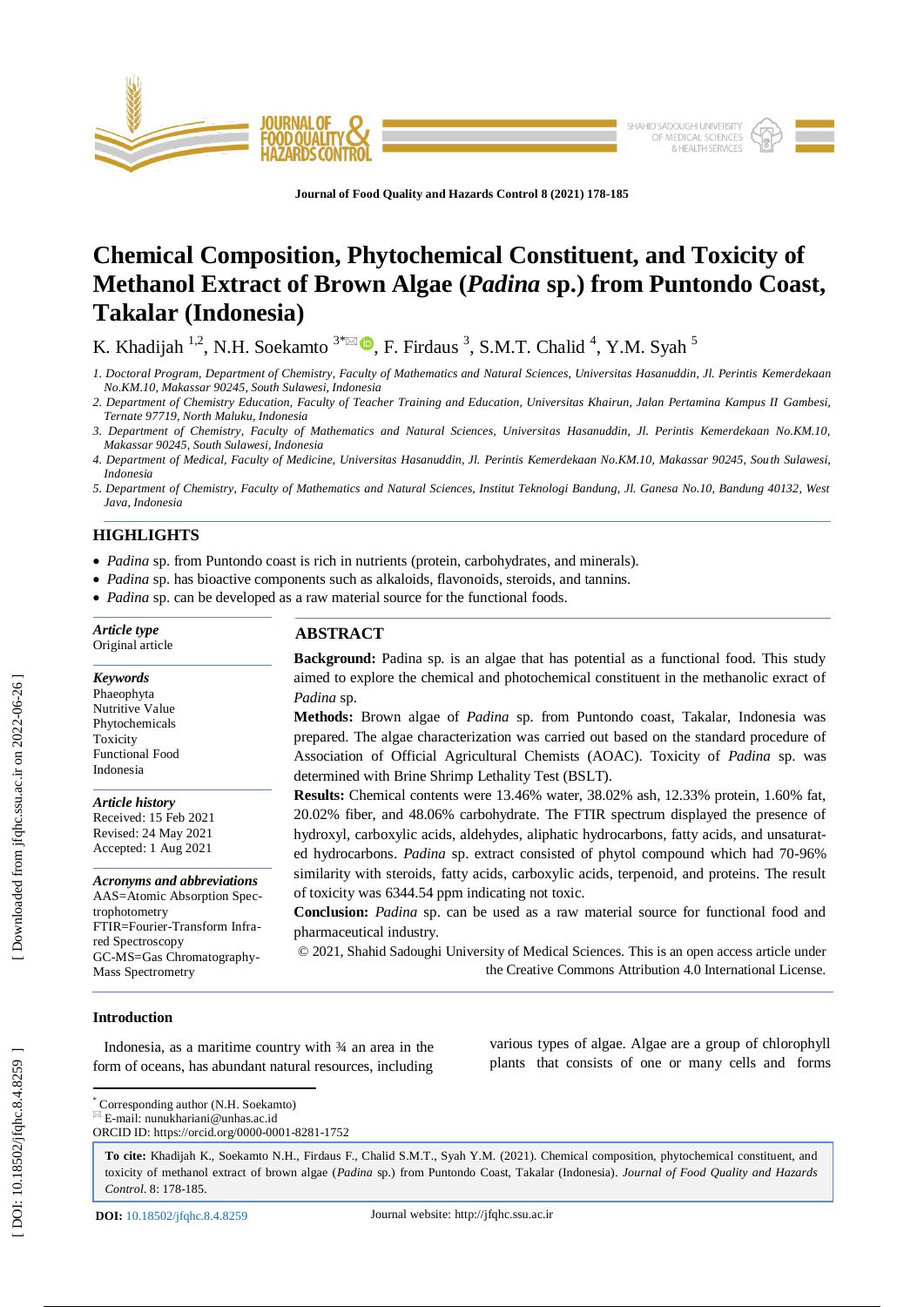colonies. Algae contain organic materials such as polysaccharides, hormones, vitamins, as well as secondary metabolite compounds that can act as bioactive compounds. Antioxidants and antibacterial properties have been found in marine algae (Renhoran et al., 2017; Sanger et al., 2013; Shannon and Abu-Ghannam, 2016). Algae also have anti -inflammatory, anti -diabetic, anti -cancer, and the other properties (Chew et al., 2008; Kim et al., 2008). So far, the use of algae as a trade commodity or industrial raw material is still relatively small compared to the diversity of algae species in Indonesia (Kadi, 2004). The high diversity of algae species provides great opportunities for the exploration of bioactive compounds.

 Biological active compounds are secondary metabolites, including alkaloids, flavonoids, terpenoids, tannins, and saponins. The content of secondary metabolite compounds in algae can be determined with an approach method that can provide information on the presence of secondary metabolite compounds. The phytochemical assay is a method that can be used to analyze the phytochemical components possessed by algae (Qin, 2020). Some algae also have pigments utilized as dyes and have many health benefits. The type of photosynthetic pigments of algae consists of chlorophyll (a, b, c), carotenoids (carotene and xanthophyll), and phycobilin (phycoerythrin and phycocyanin) (Pesang et al., 2020).

In addition, algae are admitted to be utilized in the food sector and are potential as a new source of the bioactive compound for humans, animals, plant fertility, as well as a source of synthons and biocatalysts in sustainable chemistry studies (Wells et al., 2017). Therefore, algae can be a source of functional food.

 Brown algae are one of the resources that grow on the plains of coral reefs. Several types of brown algae that have been known are *Padina*, *Sargassum*, and *Turbinaria* (Wouthuyzen et al., 2015). Brown algae contain 54.3 - 73.8% carbohydrates, 0.3 –5.9% protein, vitamins (vitamins B1, B2, B6, B16, C, and niacin), and minerals, especially calcium (Ca), sodium (Na), magnesium (Mg), potassium (K), iodine (I), iron (Fe), and contain several bioactive components, namely phenolic compounds, natural pigments, sulfate polysaccharides, fiber, and other bioactive components that have been studied for health benefits (Qin, 2020). Santoso et al. (2013) stated that algae have a high mineral content that can be consumed by humans.

 Brown algae in Indonesian waters have not been utilized by coastal communities. For example, in the waters of Puntondo, Takalar Regency in South Sulawesi Province, brown algae, especially *Padina* sp. type is still considered as ocean waste because of the lack of public knowledge about the benefits of this type of brown algae.

 The chemical composition, even the phytochemicals constituent of brown algae, namely *Padina* sp., from the coastal waters of Puntondo has not been widely reported. Thus, this study aimed to explore the chemical and photochemical constituent of *Padina* sp. in a form of methanolic extract. Research on chemical composition and phytochemicals in brown algae of *Padina* sp. is expected to provide useful information, especially for coastal communities, so that brown algae can have a useful value that can benefit society.

## **Materials and methods**

## *Materials*

 The raw material in this study is *Padina* sp., brown algae from Puntondo, Takalar regency (Indonesia) which taken at a water depth of $\pm 1$  meter. The chemicals used for analysis were methanol p.a (Merck, Germany), Kjeldahl tablets (Merck, Germany), K <sup>2</sup>SO <sup>4</sup> (Merck, Germany), CuSO <sup>4</sup> (Merck, Germany), concentrated H <sup>2</sup>SO <sup>4</sup> (Merck, Germany), H 2 O 2 (Merck, Germany), H <sup>3</sup>BO <sup>3</sup> 4% (Merck, Germany), NaOH 40% (Merck, Germany), HCl 0.2 N (Merck, Germany), Chloroform (Merck, Germany), NH <sup>4</sup>OH (Merck, Germany), Mayer's witness (solution A 1.36 g HgCl <sup>2</sup> (Sigma Aldrich,US) dissolved in 60 ml of distilled water, solution B 0.5 g KI (Merck, Germany) dissolved in 10 ml distilled water, Wagner reagen (2.5 g I2, 3 Kl (Merck) and 10 ml aquades), Dragendroff reagen (solution A 0.85 g bismuth nitrate (Sigma Aldrich, US), 2 ml concentrated HCl (Merck, Germany) and 10 ml distilled water, solution B 8 g KI <sup>2</sup> (Merck) and 10 ml distilled water), CH <sup>3</sup>OH 70% (Merck), Mg (Merck, Austria), FeCl <sup>3</sup> 1% (Merck, Germany),  $Na_2CO_3$  (Merck, Germany). The tools used were Blenders (Miyako CH -501, China), glasswares (Pyrex, Japan), destructive pumpkins (Pyrex, Japan), hot plate (Favourite HP0707V2, Japan), Fourier -transform Infrared Spectroscopy (FTIR) (Shimadzu 8,501, Japan), Atomic Absorption Spectrophotometry (AAS) (Shimadzu AA 7,000, Japan), Gas Chromatography-Mass Spectrometry (GC-MS) (Shimadzu QP-2010, Japan).

#### *Algae identification and characterization*

 Samples of brown algae of *Padina* sp. were obtained from Puntondo coast, Takalar Regency, washed with seawater to clean from dirt and sands. Those samples were dried by wind and grounded using a crusher machine, also sieved with a size of 60 mesh to obtain algae flour. The identification of brown algae species was carried out by observing the morphology characteristics and identifying algae species (Lanyon, 1986).

 The chemical characterization of brown algae (*Padina* sp.) consisted of proximate and mineral analysis. Proximate analysis refers to the Association of Official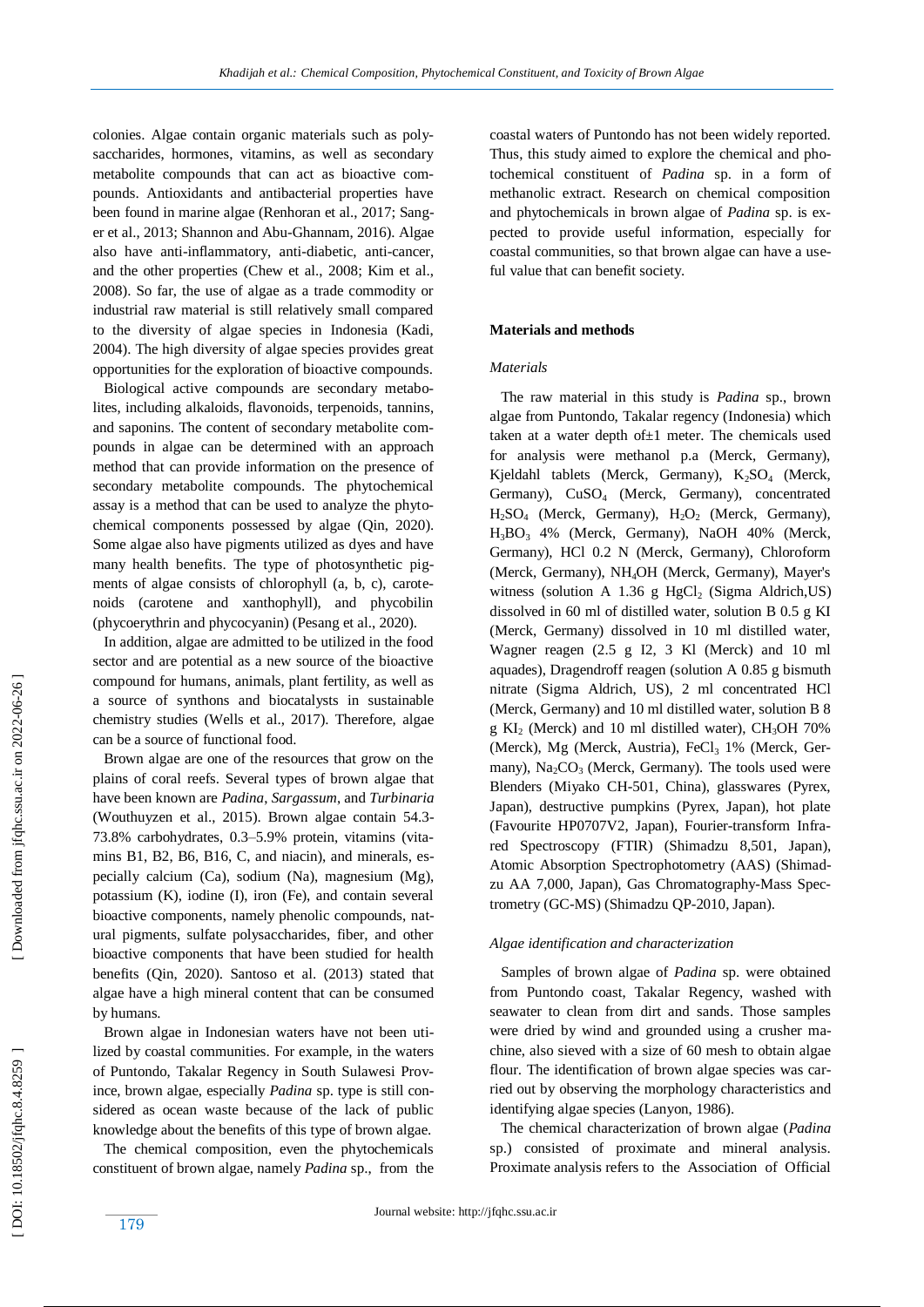Analytical Chemists (AOAC, 2005) method which analyzes moisture content, protein, fat, ash, carbohydrates, and coarse fiber. Mineral analysis of K, Ca, Fe was carried out following the AOAC method (2005) by using AAS. Five ml  $HNO<sub>3</sub>$  was added to 1 g sample then left for 1 h at temperature room. The sample was left 12 h in a closed container. Then, it was added with  $0.4$  ml  $H<sub>2</sub>SO<sub>4</sub>$ and heated on a hot plate until the solution was reduced or more concentrated  $(\pm 1 \text{ h})$ . The sample then added with a mixture solution of HCl and HNO<sub>3</sub> as much as 2-3 drops. The sample remains placed on a hot plate and the heating continued until the mixture changed the color from brown to dark yellow and turned to light yellow. After a discoloration, heating continued for 10 -15 min, then the sample was moved, then cooled and added with 2 ml distilled water and 0.6 ml HCl. The destructive result was analyzed using AAS at wavelengths of 766.5 nm for K, 422.7 nm for Ca, and 248.3 nm for Fe.

 The characterization of the chemical contents of *Padina* sp. included proximate and mineral analysis, which followed AOAC (2005) standard method. The proximate analysis comprised moisture content, protein, fat, ash, carbohydrate, and coarse fiber. Meanwhile, mineral analysis consisted of K, Ca, and Fe by using AAS. A weight of 1 g sample was added with 5 ml HNO<sub>3</sub> and left at room temperature for 1 h. The sample was closed for 12 h and then added with  $0.4$  ml  $H_2SO_4$ .

## *Preparation of Methanol Extract*

 The extraction was carried out following Lee et al. (2017) method. About 50 g dried samples were placed into Erlenmeyer and added with 250 ml methanol for 72 h. The extract was evaporated using a vacuum evaporator at a temperature of 60 °C and the extract obtained was in a paste form.

## *Phytochemical analysis*

 The phytochemical analysis referred to Marimuthu and Gurumoorthi (2013) and Paul and Yuvaraj (2013) with modification. The analysis aimed to find out the active compound in *Padina* sp. This phytochemical analysis included alkaloid, flavonoid, tannin, saponin, steroid, and triterpenoid.

#### *Toxicity test*

 For toxicity test, Brine Shrimp Lethality Test (BSLT) method was performed on the methanol extract *Padina* sp. based on the Meyer et al. (1982) procedure with several stages. At first, 20 mg extract was dissolved in a mixture of 200 µl Dimethyl Sulfoxide (DMSO) and 9,800 ul seawater. Hence, the concentration of the stock solution was 2,000 ppm. Then, the concentrations of 0.1, 1, 10, 100, and 1,000 ppm were varied from the stock solution. Each concentration was made three times for triple measurements. The control solution was made by using the same procedure as the procedure above without a sample. For hatching evaluation, *Artemia salina* shrimp eggs were put in a container filled with seawater. Furthermore, it was aerated under 40-60 W incandescent lamps. Then, it was left for 2 days (48 h) to be *A. salina* larvae.

## *Elucidation structure*

 The tructural analysis was carried out by using FTIR instruments in Integrated Laboratory, Department of Chemistry, Hasanuddin University and GC -MS from Department of Chemical Engineering, Politeknik Negeri Ujung Pandang.

## **Results**

 The chemical composition of *Padina* sp. referred to the proximate analysis. Proximate analysis indicated that *Padina* sp. contained water (13.64%), ash (38.02%), protein (12.33%), fat (1.6%), fiber (20.02%), and carbohydrate (48.06%). Moreover, this study presents that *Padina* sp. from Takalar contained Ca (7.61%), K (1.5%), and Fe (0.26%).

 Phytochemical analysis of methanol extract in *Padina* sp. shows the presence of several active compounds in the form of alkaloids, flavonoids, steroids, phenolic compounds, and tannins (Table 1). The LC<sub>50</sub> value of *Padina* sp. extract in methanol was found to be non -toxic over *A. salina* larvae. The value was 6344.54 ppm, as indicated by LC<sub>50</sub>>1,000 ppm. The results explain that *Padina* sp. from Puntondo coast was non -toxic and safe to be used as a functional food, even in the other place, extract of *Padina* sp.

 Meanwhile, the bioactive compounds of methanol extract were investigated by using FTIR and GC-MS. Figure 1 presents the FTIR spectrum data of methanol extract which indicated the presence of OH groups (3,412 1/cm). This OH group is suspected from C-O-H since it was also found at 1,074 1/cm and supported by the absorption at 1,095 1/cm. This absorbance indicates the presence of aliphatic groups. C -H stretch from alkanes was also found at 2,922 and 2,852 1/cm which was supported by the presence of the absorbance at 1,458 1/cm (CH 2 ) and 1,404 1/cm (CH <sup>3</sup>) groups. The extract also contained a carbonyl  $(C=O)$  group that was shown by the absorbance at 1,647 1/cm. This carbonyl group was suspected to have a substitution of para amplified since there was a signal at the wavenumber of 804 1/cm. Furthermore, the absorbances at 1,739 and 1,712 1/cm indicated the presence of C=O ketone and ester groups.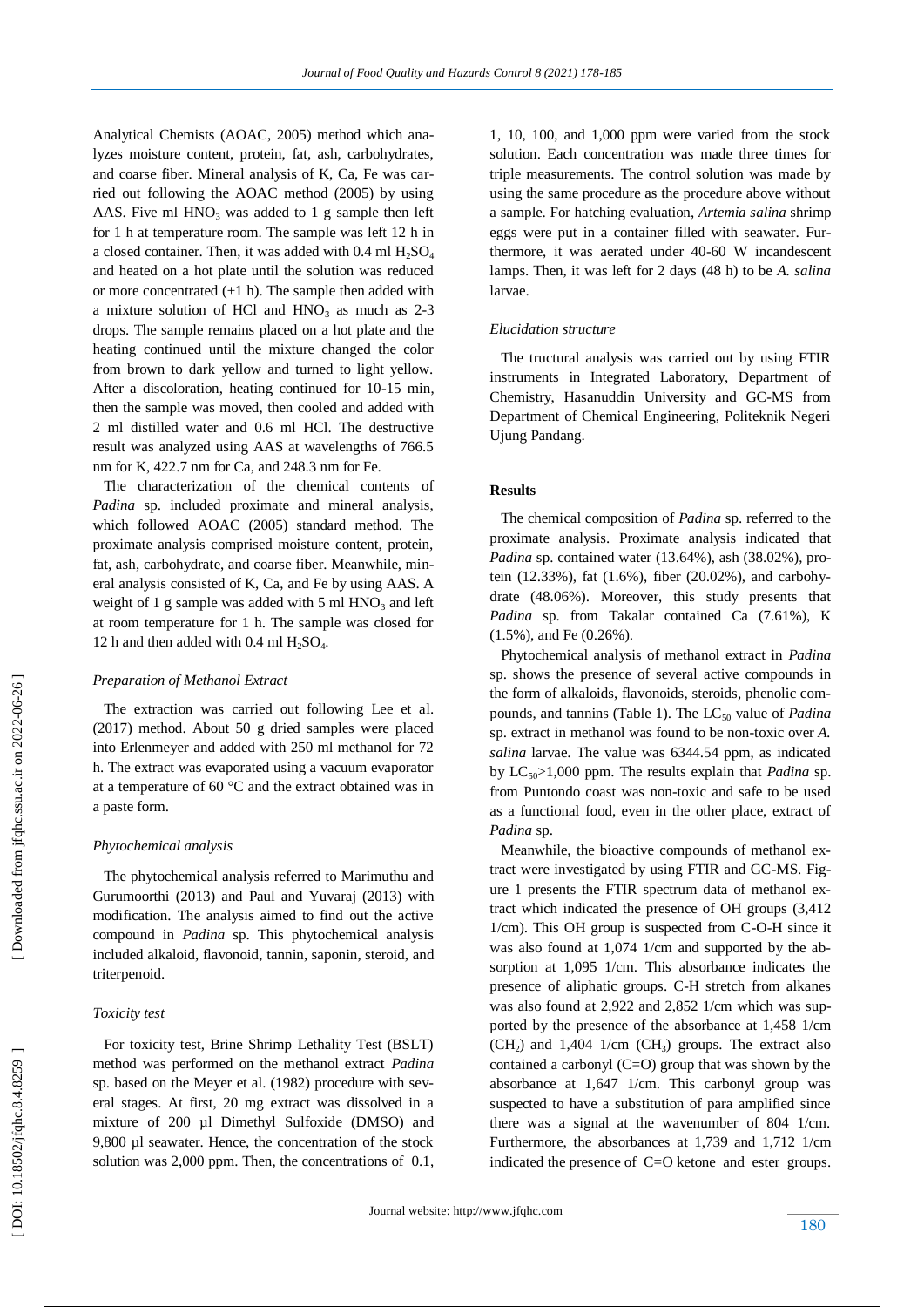The spectrum also presents C=C olefin group that was found at 1,629 1/cm. The inorganic content and fatty acid were found at 678 -383 1/cm and 2,376 -2,312 1/cm, respectively.

 The findings of compounds contained in methanol extract of *Padina* sp. were also determined by using GC -MS (Figure 2) while the phytochemical constituent is

shown in Table 2. The active compound test of *Padina* sp. extract in methanol by using GC -MS method resulted in 25 compounds, shown in Table 2. Those compounds had the percentage of similarity ranging from 70 -96%. In line with the phytochemical test results, *Padina* sp. was suspected containing several compounds, such as alkaloid, steroid, terpenoid, phenolic, and tannin.

**Table 1:** Phytochemical assay of extract methanol brown algae *Padina* sp.

| No.            | <b>Phytochemical Assay</b> | Padina sp. | <b>Remarks</b>      |  |
|----------------|----------------------------|------------|---------------------|--|
|                | Alkaloid                   |            |                     |  |
|                | a. Dragendorff             | ۰          |                     |  |
|                | b. Mayer                   | $^{+}$     | White sediment      |  |
|                | c. Wagner                  | $^{+}$     | Violet ring         |  |
| $\mathcal{D}$  | Flavonoid                  |            |                     |  |
|                | a. Lead(II) acetate        | $+$        | Yellow sediment     |  |
|                | b. Mg                      |            |                     |  |
| $\mathcal{R}$  | Steroid                    | $+$        | Green to blue color |  |
| $\overline{4}$ | Phenolic                   | $+$        | Yellow-green color  |  |
| 5              | Saponin                    |            |                     |  |
|                | Tannin                     | $+$        | Dark Green          |  |

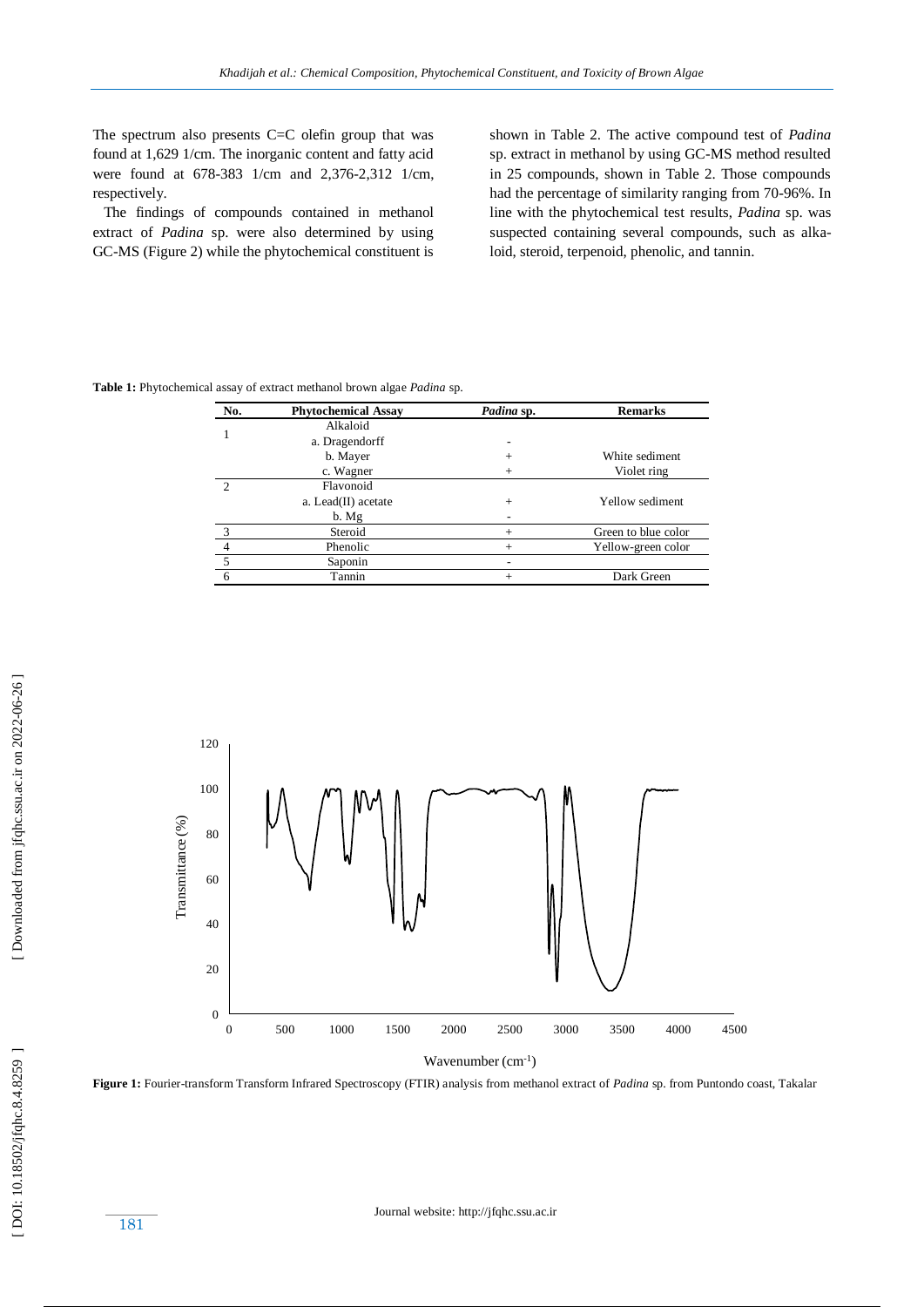

**Figure 2:** Chromatogram from methanol extract of *Padina* sp. from Puntondo coast, Takalar

**Table 2:** Constituents of methanol extract of brown algae *Padina* sp. from Puntondo coast, Takalar

| Peak#          | R.Time | Area% | <b>Name</b>                                                                       | SI(%) |
|----------------|--------|-------|-----------------------------------------------------------------------------------|-------|
| 17             | 20.883 | 15.29 | Hexadecanoic acid, methyl ester (asam lemak jenuh)                                | 93    |
| $\mathfrak{D}$ | 5.344  | 14.01 | 2-Propanone, 1,1-dimethoxy                                                        | 85    |
|                | 8.345  | 12.83 | Glycerin                                                                          | 95    |
| 22             | 23.362 | 10.08 | 9-Octadecenoic Acid, Methyl Ester                                                 | 96    |
| 9              | 15.179 | 5.17  | 1-Tert-butoxy-5-trimethylsilyloxypentane                                          | 75    |
| 16             | 20.733 | 4.38  | Pentadecanoic acid, 14-methyl-, methyl ester                                      | 80    |
| 19             | 21.425 | 3.77  | $1-(+)$ -Ascorbic acid 2,6-dihexadecanoate                                        | 92    |
| 15             | 19.169 | 3.23  | 2(4H)-Benzofuranone, 5,6,7,7a-tetrahydro-6-Hydroxy-4,4,7a-Trimethyl               | 85    |
| 10             | 16.392 | 2.77  | 1,4-Anhydrohexitol                                                                | 86    |
| 8              | 8.467  | 2.55  | 1-Pentene, 2,4,4-trimethyl-                                                       | 80    |
| 18             | 21.2   | 2.52  | 1,1-Dimethyldecahydronaphthalene                                                  | 81    |
| 25             | 28.464 | 2.27  | STIGMAST-5-EN-3-OL, (3.BETA., 24S)-                                               | 84    |
| 14             | 18.837 | 2.23  | 9-OCTADECENOIC ACID (Z)-                                                          | 71    |
| 12             | 16.71  | 2.17  | PROPANOIC ACID, 2-METHYL-, 1-(1,1-DIMETHYLETHYL)-2-METHYL-1,3-<br>PROPANEDIYL EST | 89    |
| 21             | 23.269 | 1.97  | 9,12-Octadecadienoic acid $(Z,Z)$ -, methyl ester                                 | 94    |

## **Discussion**

 Macroalgae, especially brown algae, has high carbohydrate content, such as fucoidan, laminaran, cellulose, and alginate (Dawczynski et al., 2007; Mabeau and Fleurence, 1993). The chemical composition of macroalgae varies considering several factors, such as habitat, geographical distribution, season, and concentration of nutrition in its environment, particularly in species and genus (Fleurence, 1999; Goecke et al., 2010; Mansilla and Ávila, 2011). These factors will influence the minerals provided that can be absorbed by *Padina* sp.

(Goecke et al., 2012; Rupérez, 2002). This study presents that *Padina* sp. from Takalar contained Ca (7.61%), K (1.5%), and Fe (0.26%) which is in line with a study conducted by Manteu et al. (2018). The highest minerals in the brown algae of *Padina* sp. from Pohuwato waters, Gorontalo, Indonesia were Ca (10.22%), k (1.48%), and Fe (0.125%).

 The minerals found in *Padina sp* significantly affect the chemical composition of this *Padina sp.,* especially ash and fiber levels. High ash content in food indicates that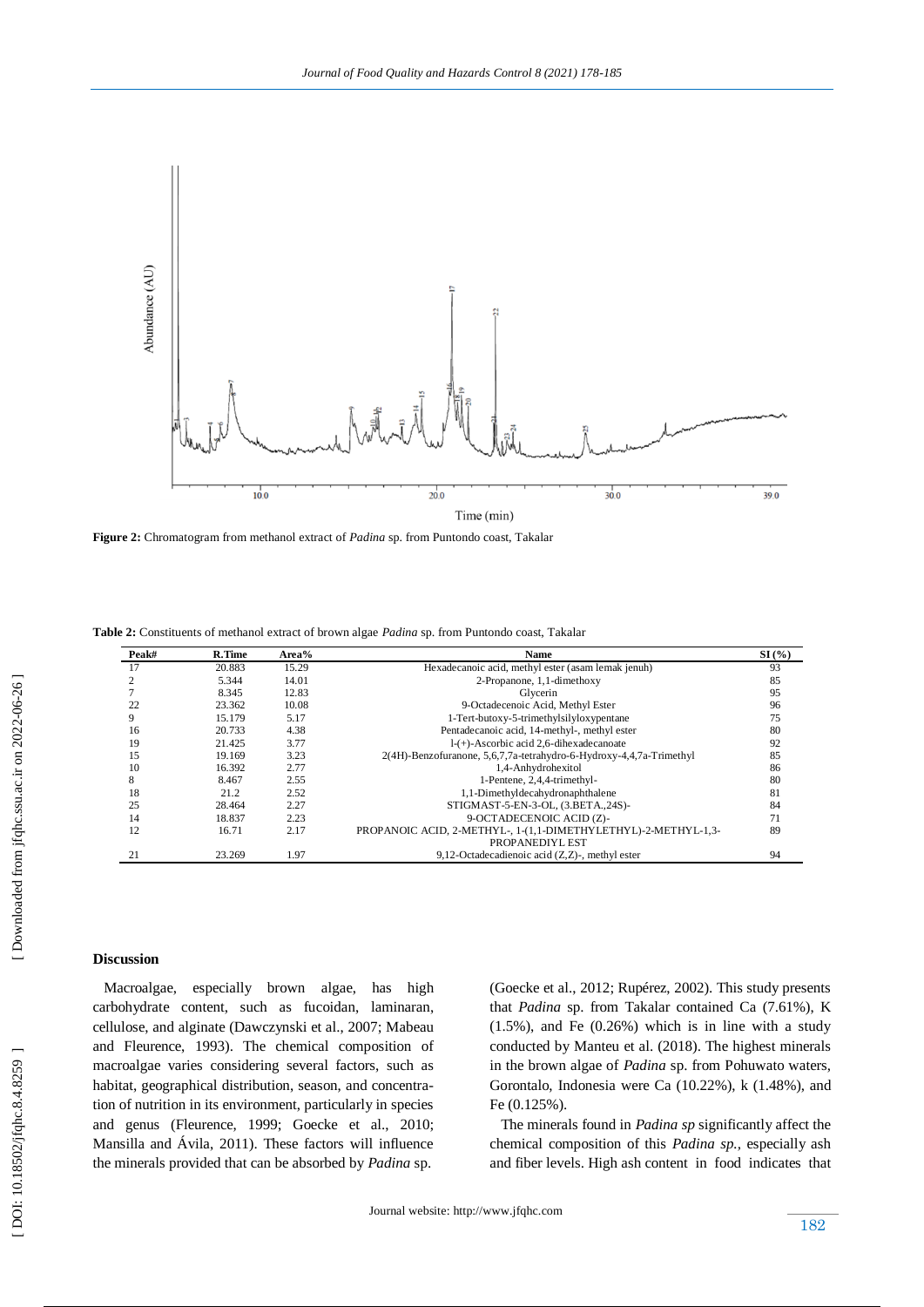the mineral settles in a material high, as well as as a form of adaptation to conditions marine environment that contains various minerals with high concentrations (Fleurence,1999). Compared to terrestrial food sources, microalgae contained more trace elements and minerals (MacArtain et al., 2007). *Padina* sp. species are an important source of calcium carbonate and organic matter in the hallow waters of tropical and subtropical areas (Wefer, 1980).

 The content found in *Padina* sp. from Puntondo coast differed from the previously reported of *Padina* sp. *Padina* sp. collected from Gorontalo, Indonesia (Manteu et al., 2018) which had lower content of ash (30.53%), fat (0.52%), protein (4.78%), and fiber (3.81%). The other study reported by Goecke et al. (2012) presents *Padina fernandeziana* collected from Chile had a greater ash content of 53.79%, with a protein composition of 6.54%, and a lower water content of 7.33%. Meanwhile, the brown algae from Kupang bay contained water content (11.21%), ash content (34.58%), protein (13.39%), and fat (2.66%).

 The ash (mineral) content of marine macroalgae is commonly ranged from 8 to 40%, depending on the type of water. High ash content in algae is related to the way of the absorption of nutrient minerals, as well as a form of adaptation to environmental conditions in marine waters that contain various minerals with high concentrations. In addition, Fleurence (1999) stated that the highest protein content was obtained in winter and spring while the lowest was recorded during summer. However, in this present study, *Padina* sp. from Puntondo coast had sufficient protein levels for nutritional intake. According to Wu (2016), protein intake for human is about 0.8 -3.5 g per kg body weight per day. Protein is important to note since it has a function as a building block, a regulator, and a burning agent. As a protein -building substance, it forms various new tissues for growth, replaces damaged tissue, and reproduces.

 This present study exhibits the carbohydrate content of Padina sp. from Puntondo coast (48.06%) (Indonesia) was higher than the previous study reported by Manteu et al. (2018) and Salosso et al *.* (2020) from Gorontalo, Indonesa (41.88%), and Kupang, Indonesia (38.15%), respectively. It was also higher than the carbohydrate content of brown algae (30.48%) from Chile, *Padina fernandeziana* from Southeast India (14.73%) (Goecke et al., 2012). Carbohydrates which comprise monosaccharides, oligosaccharides, and polysaccharides, are considered as the critical source of energy. It has been poven that polysaccharides and oligomers contained in algae possess a broad range of biological properties, including antioxidant, anticoagulant, anti-inflammatory, anti -arthritic, immunomodulatory, and immunostimulant properties. It also has potential to be a hepatoprotective, neuroprotective, chemopreventive, anti -diabetic, and anti -obesity medication. The pharmacology effects of the algae carbohydrates are essentially determined by subjective changes in the composition of the sugar backbone, the degree of sulfation, and molecular weight. Aside, the level of carbohydrate is affected by the growth environment, age, and collection season, and the geographical location. Also, the differences in the chemical composition of carbohydrates are suspected to be associated with their biological activities (Lee et al., 2017).

 The other substance that is essential for human body and can be found in *Padina* sp. from Puntondo coast is fat. Interestingly, in this study, saponin was not found. The absence of this compound was shown by the absence of foam. In contrast, Haryani et al. (2019) reported that the brown algae of *Padina australis* from Lampung (Sumatera), Indonesia, contains saponin.

 Moreover, the substances contained in algae that is usually investigated is the phytochemical composition. The phytochemical composition of algae is also influenced by the habitat conditions and the type of algae. Manteu et al. (2018) reported that *Padina* in Gorontalo (Sulawesi) contained alkaloids, flavonoids, saponin, and tannin. Salosso et al. (2020) reported *Padina australis* in Kupang (East Timor) had alkaloids, flavonoids, saponin, and tannin. The different results can be caused by the different methods and solvents used to extract the components (Harborne, 1998).

 In this study, the analysis of toxicity of *Padina* sp *.* was carried out by examining the  $LC_{50}$ . A compound can be toxic if in a short time, it can kill 50% of *A. salina* larvae. The result shows that the  $LC_{50}$  of the extract was 6344.54 ppm. Thus, it was non -toxic over *A. salina* larvae. The value higher than 1,000 ppm implies the safety of using *Padina* sp. from Putondo as a functional food. This toxicity value of *Padina* sp. can be different as reported by Haryani et al. (2019) which the  $LC_{50}$  was 177.83 ppm. The low toxicity of *Padina* sp *.* was supposed to be caused by the absence of saponin. Saponin is a glycoside which is a mixture of simple carbohydrates and aglycones found in various plants. Saponins can destroy blood grains or hemolysis. Hence, it is toxic to cold blooded animals (Prihatna, 2001).

 Based on the FTIR spectrum, methanol extract of *Padina* sp*.* contained alkaloids, flavonoid, and steroids. This positively correlated with the phytochemical results obtained. Meanwhile, the results of GC -MS confirmed the presence of terpenoid, alkaloid, steroid, and fatty acid which were showed in FTIR spectrum. Phenolic or polyphenolic compounds contained in this sample are alkaloid groups, cyanate acid derivatives, coumarin, tocopherol, and functional acids that can serve as antioxidant compounds (Marimuthu and Gurumoorthi, 2013).

183

DOI: 10.18502/jfqhc.8.4.8259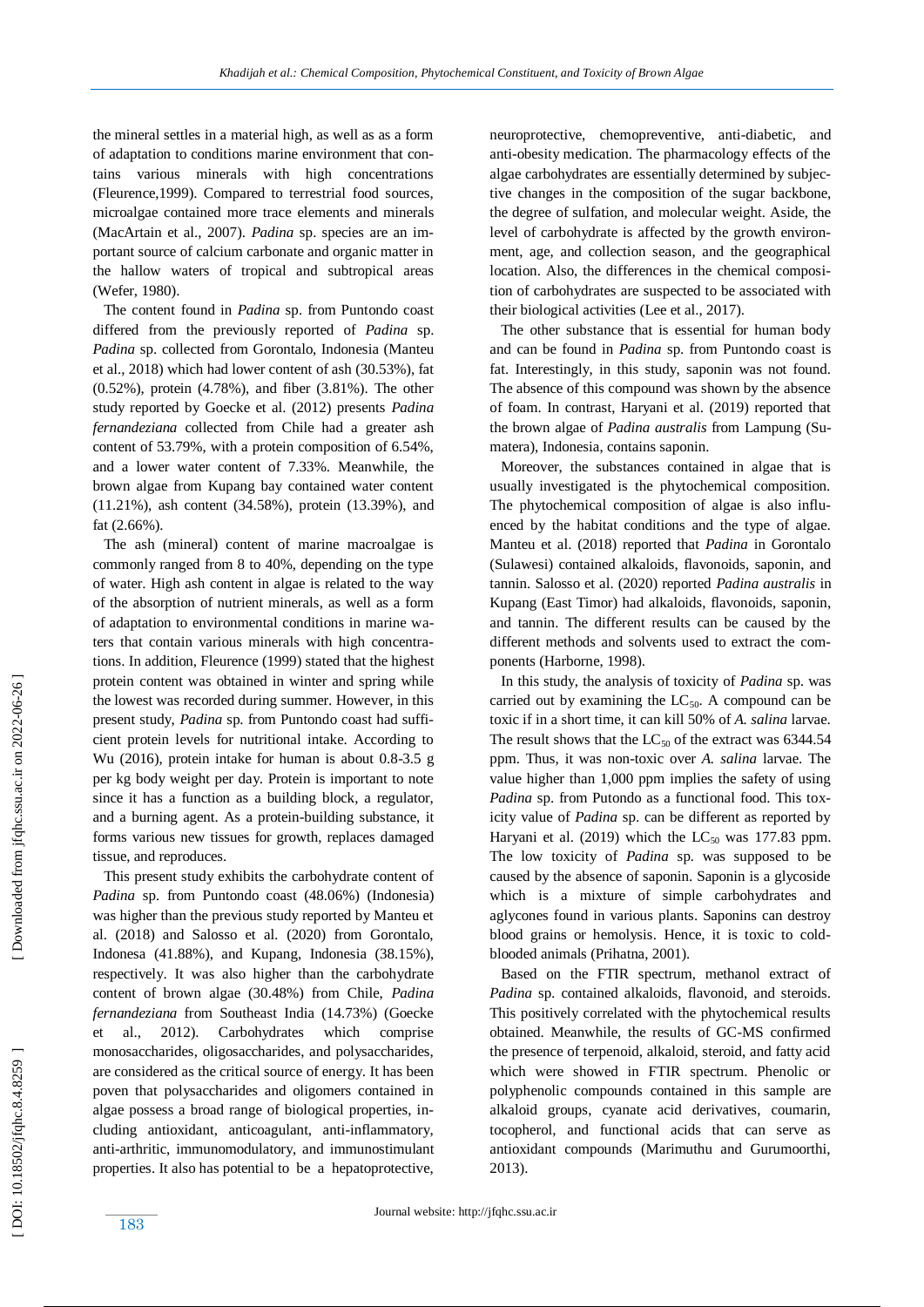However, this study focused on the investigation and characterization of the chemical compounds in *Padina*  sp. from Puntondo coast, Takalar, Indonesia by using AAS, FTIR, GC -MS, and phytochemical assay. Thus, the results can be acknowledged as a reference to utilize *Padina* sp *.* as a functional food.

#### **Conclusion**

 *Padina* sp. from Puntondo coast comprises rich nutrients (protein, carbohydrates, and minerals) and has bioactive components such as alkaloids, flavonoids, steroids, tannins, and unsaturated fatty acids that can be used to be a functional food. Based on the results, further studies are necessary to advance *Padina* sp. from Puntondo coast as a raw material source for the food and pharmaceutical industry .

#### **Author contributions**

 All authors designed the study; N.H.S., F.F. conducted the experimental work; N.H.S., F.F., and Y.M.S. analyzed the data; K.K., N.H.S., and S.M.T.C. wrote the manuscript. All authors read and revised the final manuscript.

#### **Conflicts of interest**

 All the authors declared that this is no conflict of interest in the study.

#### **Acknowledgements**

 Thanks to The Ministry of Education and Culture, Directorate of Higher Education, which has funded this research through PTUPT Grant with contract number 1516/UN4.22/PT.01.03/2020.

#### **Reference s**

- Association of Official Analytical Chemist (AOAC). (2005). Official method of analysis. 18<sup>th</sup> edition. Arlington, VA, USA.
- Chew Y.L., Lim Y.Y., Omar M., Khoo K.S. (2008). Antioxidant activity of three edible seaweeds from two areas in South East Asia. *LWT- Food Science and Technnoogy*. 41: 1067 -1072. [DOI: 10.1016/j.lwt.2007.06.013]
- Dawczynski C., Schubert R., Jahreis, G. (2007). Amino acids, fatty acids, and dietary fibre in edible seaweed products. *Food Chemistry*. 103: 891 -899. [DOI: 10.1016/j.foodchem.2006.09. 041]
- Fleurence J. (1999). Seaweed proteins: biochemical, nutritional aspects and potential uses. *Trends in Food Science and Technology*. 10: 25-28. [DOI: 10.1016/S0924-2244(99)00015-1]
- Goecke F., Escobar M., Collantes G. (2012). Chemical composition of *Padina fernandeziana* (Phaeophyceae, Dictyotales) from Juan Fernandez Archipelago. Chile*. Rev Latinoam Biotecnol Amb Algal.* 3: 95 -104.
- Goecke F., Hernández V., Bittner M.,González M., Becerra J., Silva M. (2010). Fatty acid composition of three species of *Codium* (Bryopsidales, Chlorophyta) in Chile. *Revista de Biología Marina y Oceanografía*. 45: 325-330. [DOI: 10.4067/S0718- 19572010000200014]
- Harborne J.B. (1998). Textbook of phytochemical methods. A guide to modern techniques of plant analysis. 5<sup>th</sup> Edition. Chapman and Hall Ltd, London. pp: 21 -72.
- Haryani T.S., Lohitasari B., Triastinurmiatiningsih . (2019). Toxicity and compound identification of *Padina australis* extract. *International Journal of Recent Technology and Engineering*. 8: 79 -82. [DOI: 10.35940/ijrte.B1016.0782S719]
- Kadi A. (2004). Potensi rumput laut dibeberapa perairan pantai Indonesia. *Oseana.* 29: 25 -36
- Kim M.S., Kim J.Y., Choi W.H., Lee S.S. (2008). Effects of seaweed supplementation on blood glucose concentration, lipid profile, and antioxidant enzyme activities in patients with type 2 diabetes mellitus. *Nutrition Research and Practice*. 2: 62 -67. [DOI: 10.4162/nrp.2008.2.2.62]
- Lanyon J. (1986). Guide to the identification of seagrasses in the great barrier reef region. *Great Barrier Reef Marine Park Authority.* Queensland.
- Lee S.Y., Cho J.M., Chang Y.K., Oh Y. -K. (2017). Cell disruption and lipid extraction for microalgal biorefineries: a review. *Bioresource Technology*. 244: 1317 -1328. [DOI: 10.1016/j. biortech.2017.06.038]
- Mabeau S., Fleurence J. (1993). Seaweed in food products: biochemical and nutritional aspects. *Trends in Food Science and Technology*. 4: 103 -107. [DOI: 10.1016/0924 -2244(93)90091 - N]
- MacArtain P., Gill C.I.R., Brooks M., Campbell R., Rowland I.R. (2007). Nutritional value of edible seaweeds. *Nutrition Reviews*. 65: 535-543. [DOI: 10.1301/nr.2007.dec.535-543]
- Mansilla A., Ávila M. (2011). Using *Macrocystis pyrifera* (L.) C. Agardh from southern Chile as a source of applied biological compounds. *Brazilian Journal of Pharmacognosy*. 21: 262 - 267. [DOI: 10.1590/S0102 -695X2011005000072]
- Manteu S.H., Nurjanah N., Nurhayati T. (2018). Characteristics of brown seaweeds *Sargassum policystum* and *Padina minor* from Pohuwato water, Gorontalo. *Jurnal Pengolahan Hasil Perikanan Indonesia* . 21: 396 -405. [DOI: 10.17844/jphpi. v21i3.24709]
- Marimuthu M., Gurumoorthi P. (2013). Phytochemical screening and FT -IR studies on wild and common South Indian legumes. *Asian Journal of Pharmaceutical and Clinical Research.* 6: 139 -142.
- Meyer B.N., Ferrigni N.R., Putnam J.E., Jacobsen L.B., Nichols D.E., McLaughlin J.L. (1982). Brine shrimp: a convenient general bioassay for active plant constituents. *Planta Medica*. 45: 31 -34. [DOI: 10.1055/s -2007 -971236]
- Paul J.J.P., Yuvaraj P. (2013). Phytochemical analysis of *Padina distromatica* hauck. *Indo American Journal of Pharmaceutical Research*. 3.
- Pesang M.D., Ngginak J., Kase A.G.O., Bisilissin C.L.B. (2020). Komposisi pigmen pada *Ulva* sp., *Padina australis* dan *Hypnea* sp. dari Pantai Tablolong Provinsi Nusa Tenggara Timur. *Jurnal Kelautan Tropis*. 23: 225 -233. [DOI: 10.14710/jkt.v23i2.5912]
- Prihatna K. (2001). Saponin untuk pembasmi hama udang. Penelitian perkebunan gambung. Bandung.
- Qin Y. (2020). Chapter 29 health benefits of bioactive seaweed substances. *Handbook of Algal Science, Technology and Medicine.* 2020: 455-466. [DOI: 10.1016/B978-0-12-818305- 2.00029 -2]
- Renhoran M., Noviendri D., Setyaningsih I., Uju. (2017). Extraction and purification of fucoxanthin from *Sargassum* sp. as anti acne. *Jurnal Pengolahan Hasil Perikanan Indonesia*. 20: 370 - 379. [DOI: 10.17844/jphpi.v20i2.18105]
- Rupérez P. (2002). Mineral content of edible marine seaweeds. *Food Chemistry.* 79: 23 -26. [DOI: 10.1016/S0308 -8146(02) 00171 -1]
- Salosso Y., Aisiah S., Toruan L.N.L., Pasaribu W. (2020). Nutrient content, active compound, and antibacterial activity of *Padina*